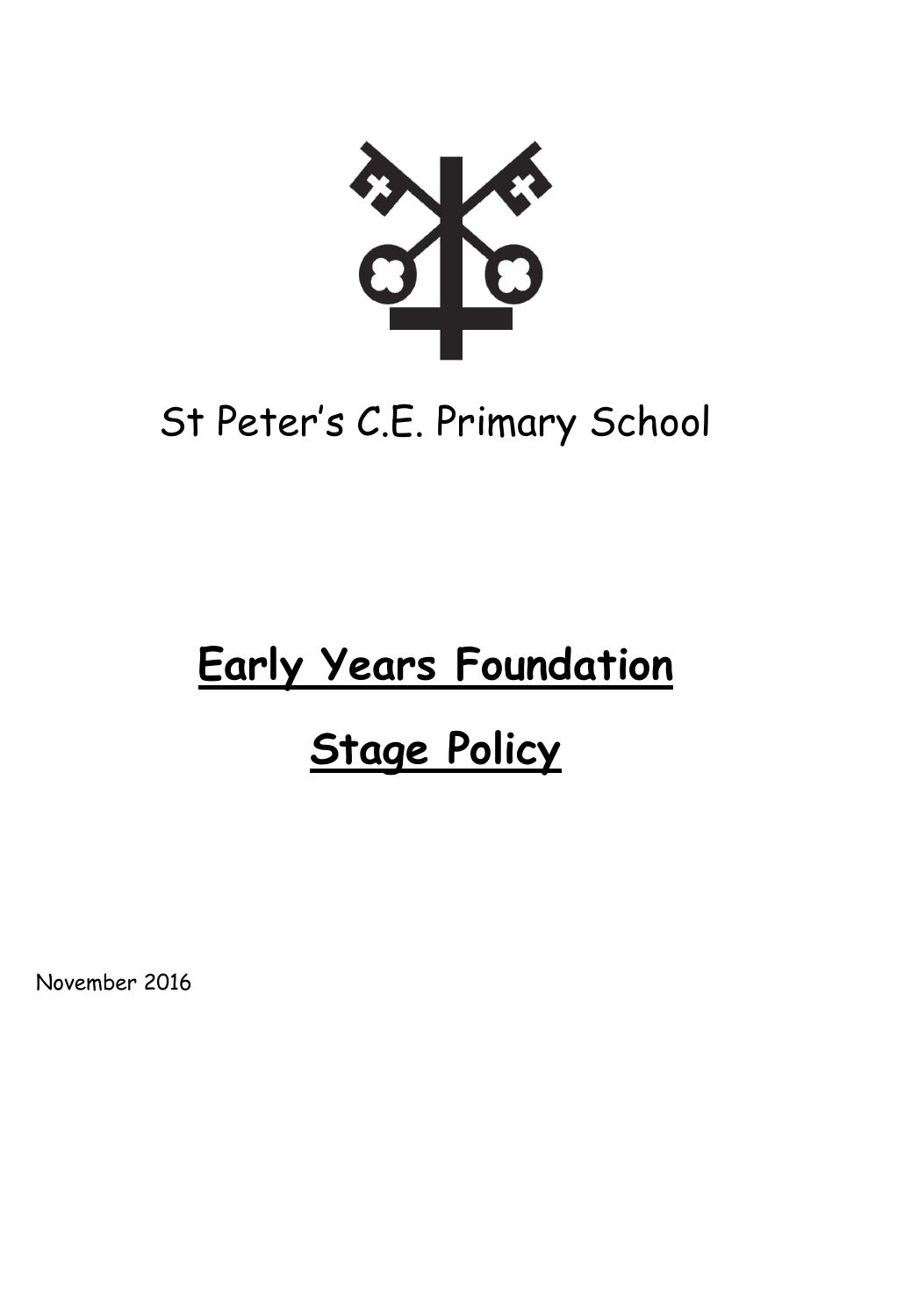# **Mission statement**

In this distinctive, inclusive, Christian school, where everyone matters, we nurture and develop opportunities for lifelong learning. We come together in a vibrant, creative community that also develops our spiritual and cultural lives through:

- Love
- Trust
- Care
- Respect
- Joy

Ensuring that everyone successfully achieves their potential.

# **Aims**

"Every child deserves the best possible start in life and support to fulfil their potential. A child's experience in the early years has a major impact on their future life chances. A secure, safe and happy childhood is important in its own right and it proves the foundation for children to make the most of their abilities and talents as they grow up."

(Statutory framework for the Early Years Foundation Stage 2014)

The Early Years Foundation Stage (EYFS) applies to children from birth to the end of the Reception year. The EYFS is based upon four principles;

# **A Unique Child**

# **Child Development: Skilful communicator, competent learner**

At St Peter's we recognise that every child is a competent learner who can be resilient, capable, confident and self-assured. We recognise that children develop in individual ways, at varying rates. Children's attitudes and dispositions to learning are influenced by feedback from others; we use praise and encouragement, as well as celebration and sharing times and reward incentives, to encourage children to develop a positive attitude towards learning.

# **Inclusive Practice: Equality and diversity, children's entitlements, early support**

We value the diversity of individuals within St Peter's and do not discriminate against children because of 'differences'. All children and their families are valued.

In our school we believe that all children matter. We give our children every opportunity to achieve their best. We do this by taking into account our children's range of life experiences when planning for their learning. In EYFS we set realistic and challenging expectations that meet the needs of our children. We achieve this by planning to meet the needs of boys and girls, children with special educational needs, children who are more able, children with disabilities; children form all social and cultural backgrounds, children with different ethnic groups and those from diverse linguistic backgrounds. We liaise closely with relevant professionals in order to provide early support for those children and their families who need it.

We meet the needs of all our children through:

- Planning opportunities that build upon and extend children's knowledge, experiences and interests, and develop their self- esteem and confidence.
- Use a wide range of teaching strategies based on children's learning needs.
- Providing a wide range of opportunities to motivate and support children and to help them learn effectively.
- Providing a safe and supportive learning environment in which the contributions of all children are valued.
- Each child is assigned to a teacher who makes links with children's home experiences through parents/carers.
- Using resources which reflect diversity and are free from discrimination and stereotyping.
- Planning challenging activities for children whatever their age and stage of development.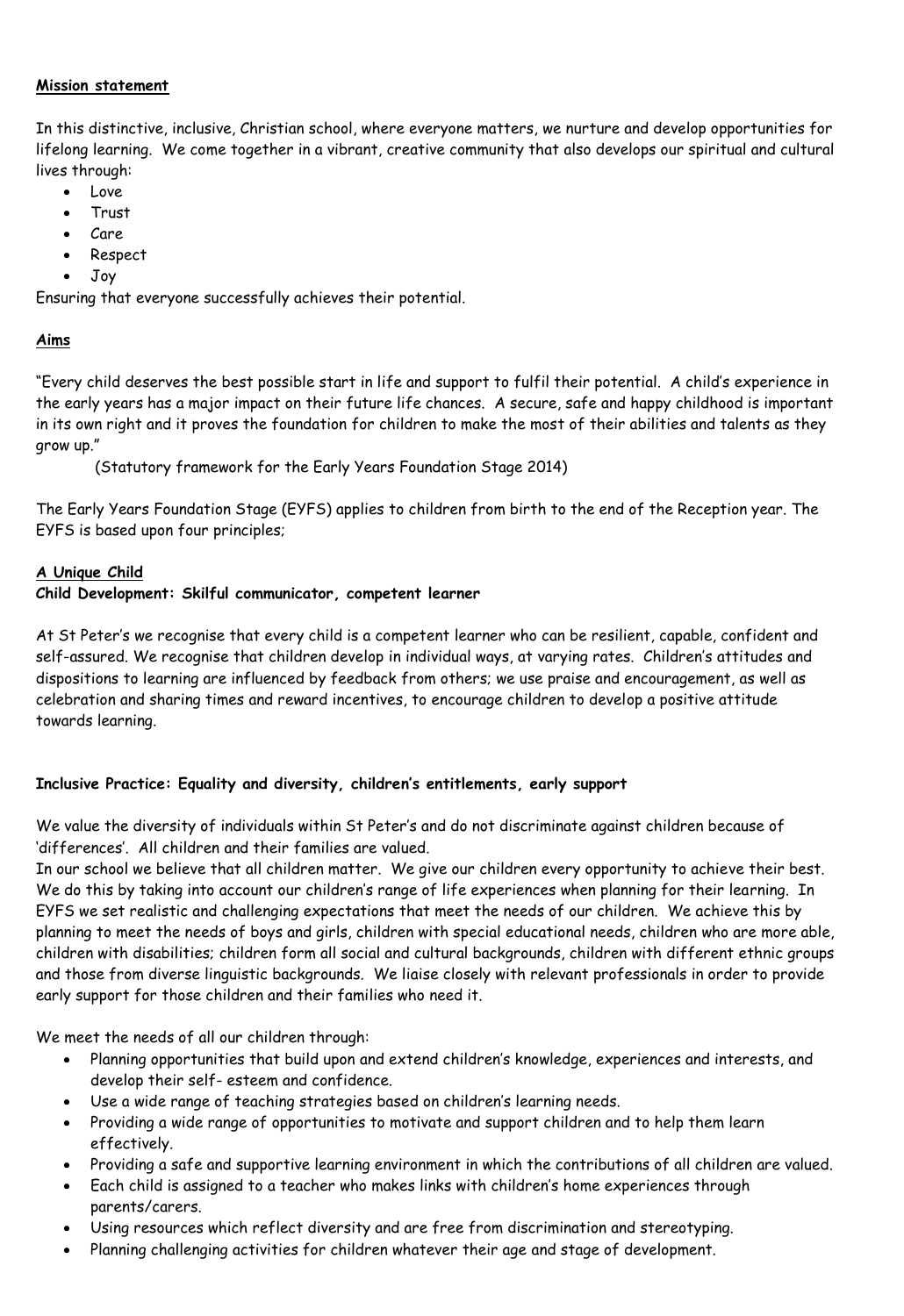Monitoring children's progress and taking action to provide support as necessary.

# **Keeping Safe: Being safe and protected, discovering boundaries, making choices**

It is important to us that all children are and feel 'safe'. We help children to become familiar with safety, boundaries, rules and limits to help them understand why they exist. We provide children with choices to help them develop this important life skill. Children should be allowed to take risks, but need to be taught how to recognise and avoid hazards. We aim to protect the physical, emotional and psychological well being of all children. (see our safeguarding policy)

"Children learn best when they are healthy, safe and secure, when their individual needs are met, and when they have positive relationships with the adults caring for them."

Statutory Framework for the Early Years Foundation Stage 2014

At St Peter's we understand that we are legally required to comply with the safeguarding and welfare requirements as stated in the Statutory Framework for the Early Years Foundation Stage 2014 We understand that we are required to:

- Promote the welfare of children.
- Promote good health, preventing the spread of infection and taking appropriate action when children are ill.
- Manage behaviour effectively in a manner appropriate for the children's stage of development and individual needs.
- Ensure all adults who look after the children or who have supervised access to them are suitable to do so.
- Ensure that the premises, furniture and equipment is safe and suitable for purpose.
- Ensure that every child receives enjoyable and challenging learning and development experiences tailored to meet their needs.
- Maintain records, policies and procedures required for safe efficient management of the setting and to meet the needs of the children.

# **Health and Well-being: Growth and developing, physical and emotional wellbeing**

Children's health is an integral part of their emotional, mental, social, environmental and spiritual well-being. We provide healthy snacks and offer foods from other cultures to develop their taste preferences. Activities relating to the food cycle are interwoven in planning e.g. – seed planting, gathering preparing and eating. We ensure that children can rest during the day and have designated areas where children can relax alongside space for vigorous movements.

### **Positive Relationships**

### **Respecting Each Other: Understanding feelings, friendship, professional relationships**

At St Peter's we recognise that children learn to be strong and independent through forming secure relationships. We aim to develop caring, respectful, professional relationships with the children and their families.

### **Parents as Partners: Respecting diversity, communication, learning together**

We recognise that parents/carers are children's first and most enduring educators and we highly value the contribution that parents make. We recognise the role that parents have played, and their future role, in supporting their child's development.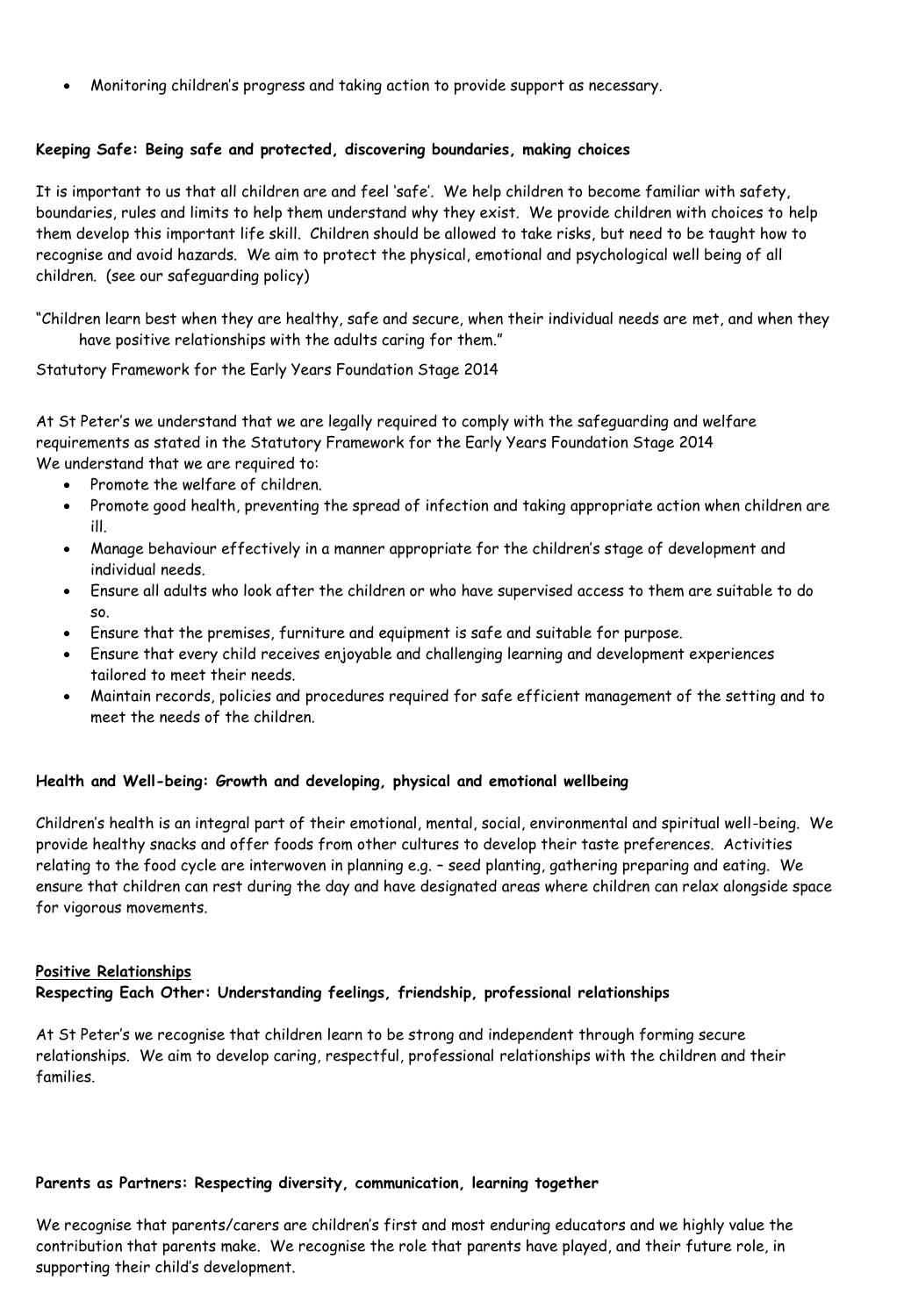We do this through:

- Talking to parents about their child before they start school.
- The children having the opportunity to spend time with staff prior to starting at our school as part of transition.
- Offering parents opportunities to talk about their child's development and progress. Sharing this information through the parent share facility on 2 build a profile.
- Encouraging parents to talk to the foundation stage staff about any concerns they may have.
- Encouraging parents to contribute to their child's leaning with homework activities.
- Offering various activities throughout the year that involve parents/carers in the life of St Peter's e.g. PTA, community events.
- Supporting parents/carers whose first language is one other than English.

# **Supporting Learning: Positive interactions, listening to children, effective teaching**

Effective teaching approaches will be secure where we:

- Engage and stimulate the learner.
- Allow for regular review of progress towards learning outcomes.
- Vary what we provide to match children's needs Grouping them into ability groups in spring term for Literacy and Maths.
- Maximise opportunities to explore in a whole group, small group, pairs, individual and independently.

Routines are an important way that children feel secure and can make sense of all the opportunities offered throughout their time at St Peter's.

This includes signs, timetables, snack-time, whole group learning time and small group time. Children will use continuous provision throughout their day, challenged through independent (whizzy) work and will also be supported through adult-led activities.

### **Foundation Stage Staff**

The foundation stage staff build confidence, give children opportunities to express their thinking and use their initiative. We believe children learn and develop effectively when the adults provide:

- First-hand experiences
- Individual and collaborative learning experiences
- Appropriate pace
- An environment where children can take risks.
- Innovative delivery
- Clear expectations
- Opportunities to review and reflect
- Thinking time
- Thorough preparation and organisation
- Activities building on prior learning
- Open-ended, thought provoking challenging questions
- Support for children with differing needs
- Support for parent/carer

All staff involved with children in Early Years Foundation Stage aim to develop good and warm relationships, interacting positively with and taking time to listen.

### **Enabling Environments**

### **Observation, assessment and Planning and Supporting Every Child**

At St Peter's we recognise that the environment plays a key role in supporting and extending the children's learning and development. This begins by observing the children and assessing their interests, before planning challenging but achievable activities and experiences to extend their learning and development. Assessment of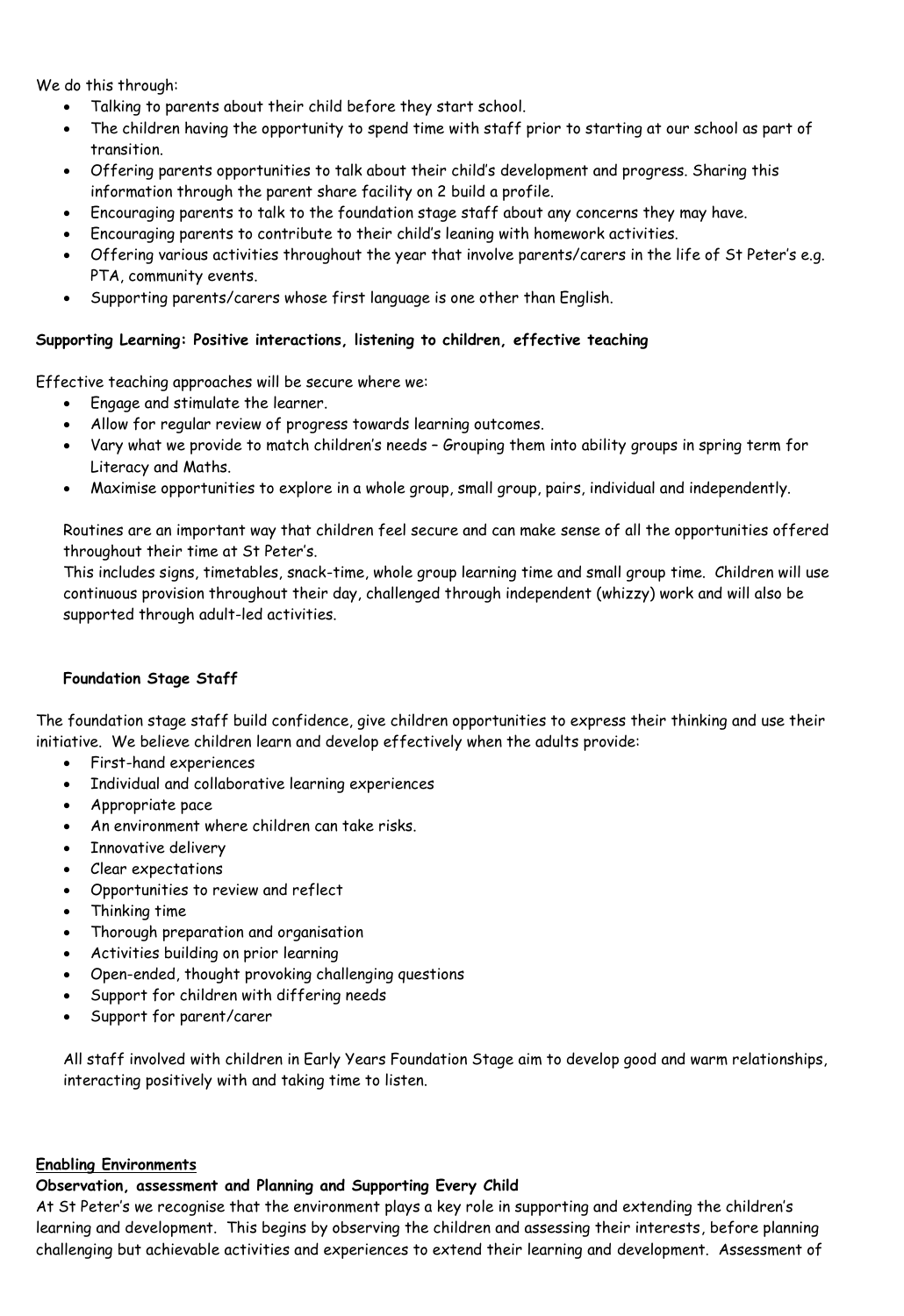their achievements are recorded using the foundation stage profile, target cards, SIMS and 2 build a profile, to ensure they make the appropriate progress.

Observation is key to planning an appropriate, challenging and exciting curriculum. The recording of observations will be practical, organised and well managed.

Planning meetings are held frequently to enable all staff to contribute towards learning and development, based on their observations. Children also play an important part in planning their own learning by Assessment for Learning and discussions using the topic floor books, particularly when 'new' themes are being formulated so that personalised learning is at the forefront.

# **Long Term Planning**

The Early Years Foundation Stage (EYFS) Practice Guidance details the development matters which are adhered to. At St Peter's we have themes appropriate to our cohort of children and community to which they belong. Continuous Provision Plans also form the basis of long term planning.

### **Medium Term Planning**

Medium Term Planning can run for a few weeks/months/half termly and is based on the needs and interests of all the children for all areas of learning and development. They detail the proposed development matters to be focused upon giving an overview of possible enhancements to continuous provision, the adult focused activities, whizzy work, resources, display and visits/visitors. Sometimes themes are used as a vehicle for delivery.

### **Short Term Planning**

This occurs weekly for whole class learning time, adult focused activities, whizzy work and child-initiated learning.

Evaluations and next steps will determine planning for the subsequent weeks. Planning for and with other agencies is also incorporated. Our planning shows how staff are deployed.

Reference will be made on short term planning for children who need intervention with certain development matters, for children with Special educational Needs or disabilities linked to their Individual Education Plan (IEP).

The Foundation Stage Profile is used for tracking children's development throughout the children's reception year at school. Staff complete these assessments on an on-going basis and up-date the profile half-termly.

### **The Learning Environment**

A high quality environment is key to success. It is the shared responsibility of adults and children to care for the environment both indoors and outdoors. Adults will take pride in developing areas of continuous provision and displays which enhance and broaden opportunities.

The EYFS learning environment is organised to allow children to explore and learn securely and safely indoors and outdoors. There are areas where children will be active, be quiet and rest. The environment is organised into continuous provision areas, where children are able to find and locate equipment and resources independently. Our outdoors provision offers opportunities for doing things in different ways and on different scales than when indoors. It offers the children the opportunities to explore, use their senses and be physically active and exuberant.

We are committed to providing high quality continuous provision. Areas are established and maintained, with short term planning detailing enhancements. Areas are audited and resources replenished regularly. Resources are organised to aid self-selection and provision reflects the cultures and community that we serve.

We aim to reflect the community we serve and represent our children appropriate to their age and/or stage of development. We are respectful of children's uniqueness across all areas of learning and development and displays reflect current themes of learning. Displays show what children have experienced and learnt and are annotated by adults describing the process involved and, where appropriate, the outcomes. Our displays are interactive, inviting and of high quality.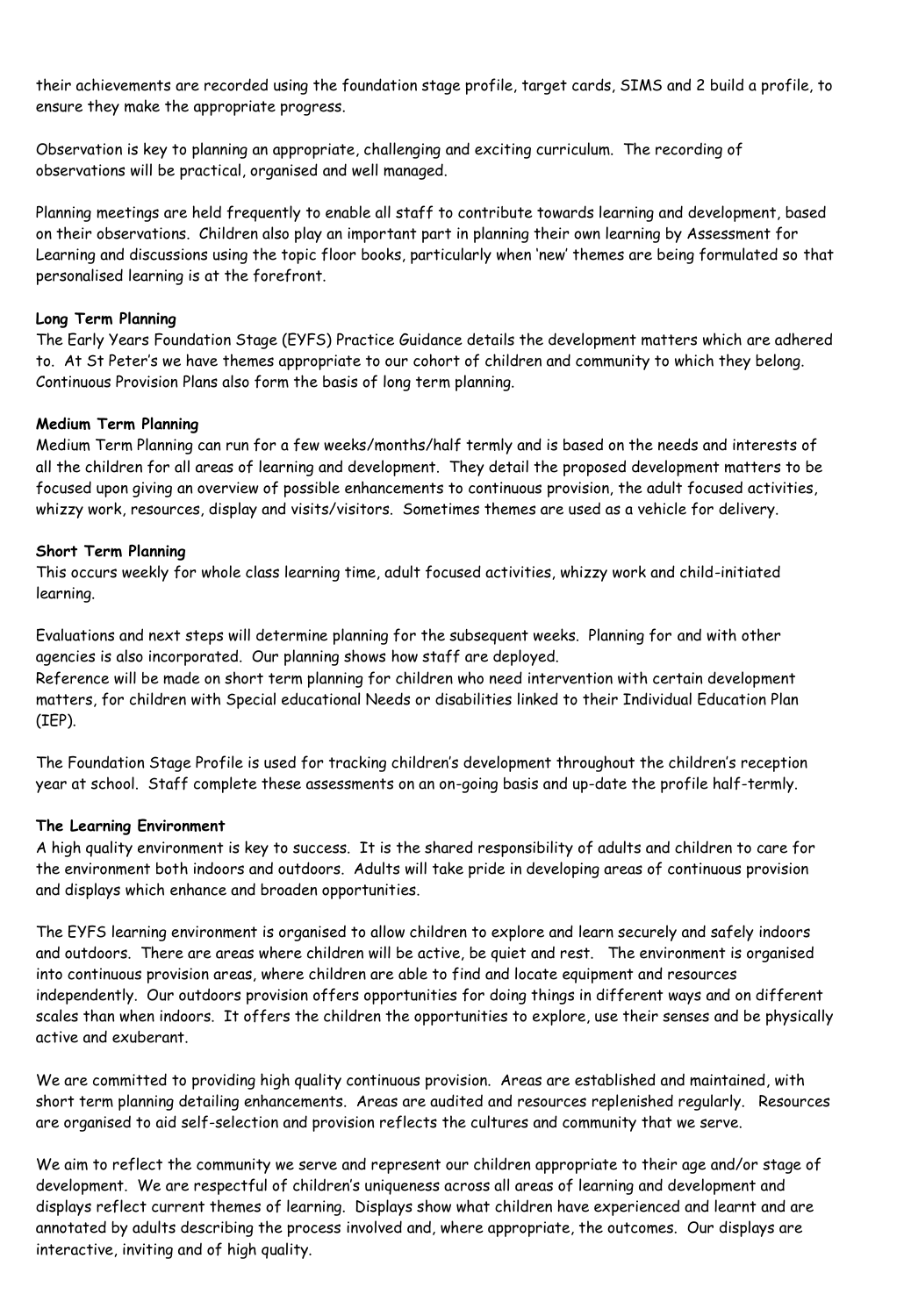# **The Wider Context**

We recognise that children's social, emotional and educational needs are central to any transition from home to setting. We communicate with parents/carers to ensure that children's needs are met. Information is shared in order that there is a continuity in their learning and development. We have good links with Turncroft Nursery and other local private nursery settings. Visits are undertaken by the class teacher to meet with the children prior to them starting at St Peter's. These visits provide the opportunity to discuss individual needs and to meet the children with their present environment.

Staff work together across services in order to achieve the Every Child Matters outcomes. This may involve working with mutli-agency professionals. Our aim is for all key partners to communicate well and put the children and their family's needs first. Staff know the local area well and use this knowledge to plan the children's learning.

### **Learning and Development**

# **Play and Exploration: Learning through experience, adult involvement, contexts for learning**

At St Peter's we recognise that children learn and develop in different ways and at different rates. They develop their skills through a variety of processes. These include:

- **•** Investigation
- Experimentation
- Listening
- Observing
- Talking and discussing
- Asking questions
- Practical exploration and role play
- Retrieving information
- Imagining
- Repetition
- Problem solving
- Making choices and decision-making

Through play our children explore and develop learning experiences, which help them to make sense of the world. They practice and build up ideas, and learn how to control their behaviour and understand the need for rules. They have opportunity to think creatively alongside other children as well as on their own. They can express fears or re-live anxious experiences in controlled and safe situations.

# **Active Learning: Mental and physical involvement, decision making, personalised Learning.**

Active learning occurs when children are motivated and interested. This happens best when children have some independence and control over their learning. As children develop their confidence they learn to make decisions. It provides our children with a sense of satisfaction as they take ownership of their learning. Children's learning is extended through accessing resources freely and being allowed to move them around the setting.

**Creativity and Critical Thinking: Making connections, transforming and understanding, sustained shared thinking.**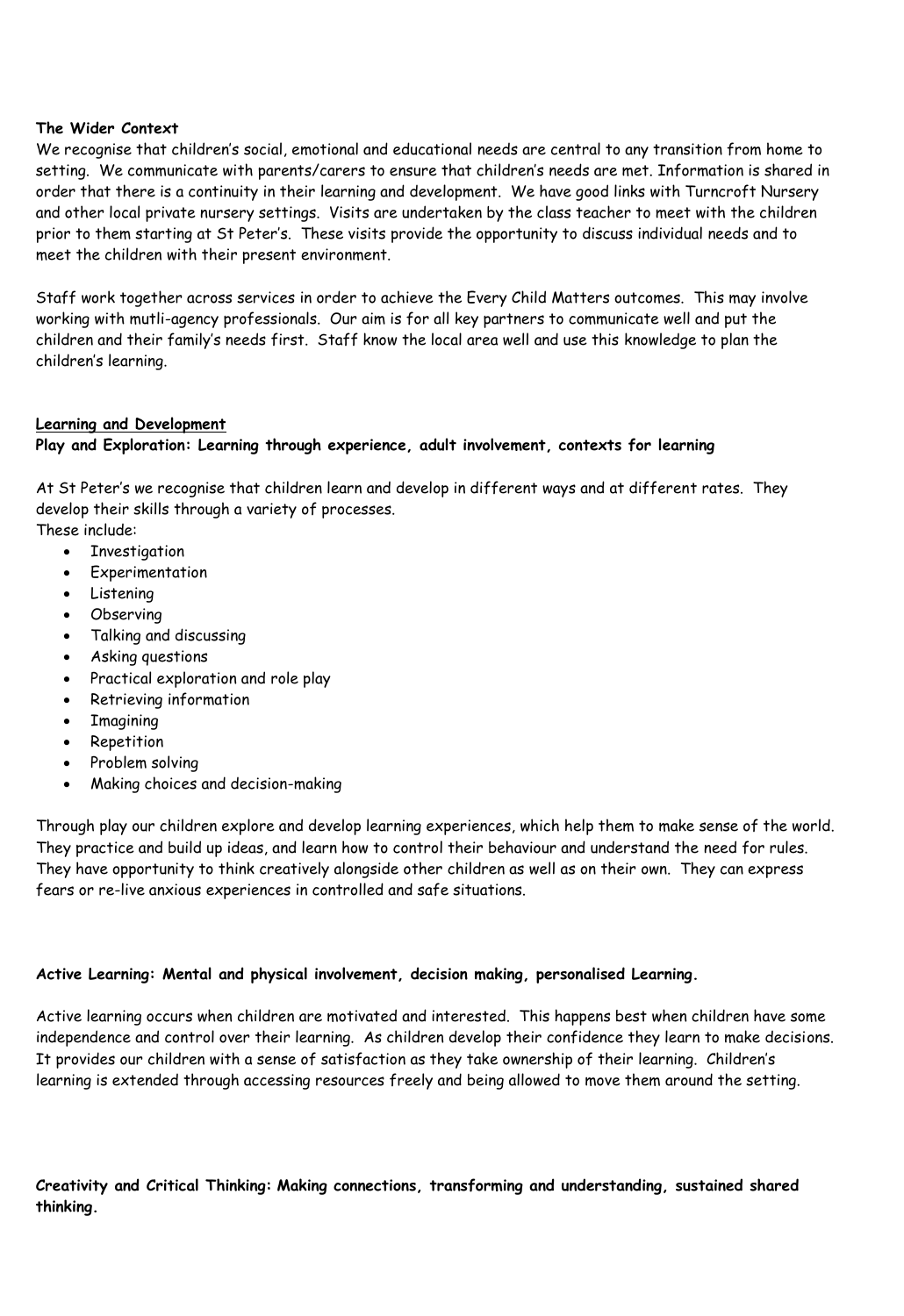Children will be given the opportunity to be creative through all areas of learning and development, not just through arts, Adults can support children's thinking and help them to make connections by showing genuine interest, offering encouragement, clarifying ideas and asking open-ended questions

# **Areas of Development and Learning.**

The EYFS is made up of seven areas of learning and development: Prime Areas:

- Personal, Social and Emotional Development
- Communication and Language
- Physical Development

Specific Areas:

- Literacy
	- Maths
	- Understanding the World
	- Expressive Arts and Design

None of these areas can be delivered in isolation from others. They are equally important and depend on each other. All areas are delivered through a balance of adult focused, whizzy work and child-initiated activities. In each area there are Early Learning Goals (ELGs) that define the expectations for most children to reach by the end of the EYFS (end of reception year).

Children will be taught how to use the resources safely through focused activities. The adult's role within the continuous provision area will encourage children to interact with resources and the environment with care and respect; and with regard to health and safety. We offer a range of resources both natural and man-made. We have a range of multi-sensory, multi-cultural and non-stereotypical resources.

# **PERSONAL, SOCIAL AND EMOTIONAL DEVELOPMENT**

The school fosters and develops relationships between the home, school, children's centres and places of worship in order to strengthen links with the community. Children are encouraged to learn to work, share, take turns and co-operate with others. They are encouraged to be independent and make choices for themselves. They are also encouraged to be sensitive to the needs of others and to respect other cultures and beliefs. Children are enabled to become confident and develop a positive self image. At St Peter's we do this by engaging with pre-school settings, a variety of school visits and having speakers, performances and visitors to school. We follow the jigsaw comprehensive scheme of learning for PSHE from Reception to Year 6.

# **PHYSICAL DEVELOPMENT**

Children take part in 1 hour of physical activity (PE) each week through curriculum time. During these sessions the children are given opportunities to move to music, use equipment, develop and practice their fine and gross motor skills. They develop an increasing understanding of how their body works and what is needed to be healthy. This is carried out both indoors and outdoors, using wide range of resources. The children also have access to the outdoor play environment every morning. During the school year the Life education Van educates the children about healthy Life choices. The school nurse supports school well and eye tests, heights and weights checks for reception pupils take place annually.

# **COMMUNICATION and LANGUAGE**

This covers all aspects of language development and provides the foundation for literacy skills. Children's developing competence in speaking and listening is focused on through song, rhyme, actions rhymes, work with puppets and role play as well as whole class quality teaching sessions. We extend and enrich the children's vocabulary through story time, rhymes, role-play and group discussions with adult interventions guiding and stretching children's vocabulary. Children are encouraged to share their own experiences through speaking and acting out events in imaginative play and talking about their own ideas. They are encouraged to take part in class activities such as working with puppets, participating in music sessions and saying rhymes and singing songs together. In addition our EYFS pupils take part in whole school performances, such as performing a nativity, class worships to the whole school and leading church services where they perform for audiences. Children also take home a 'Weekend Bear' character and are encouraged to use this vehicle to speak to the whole class and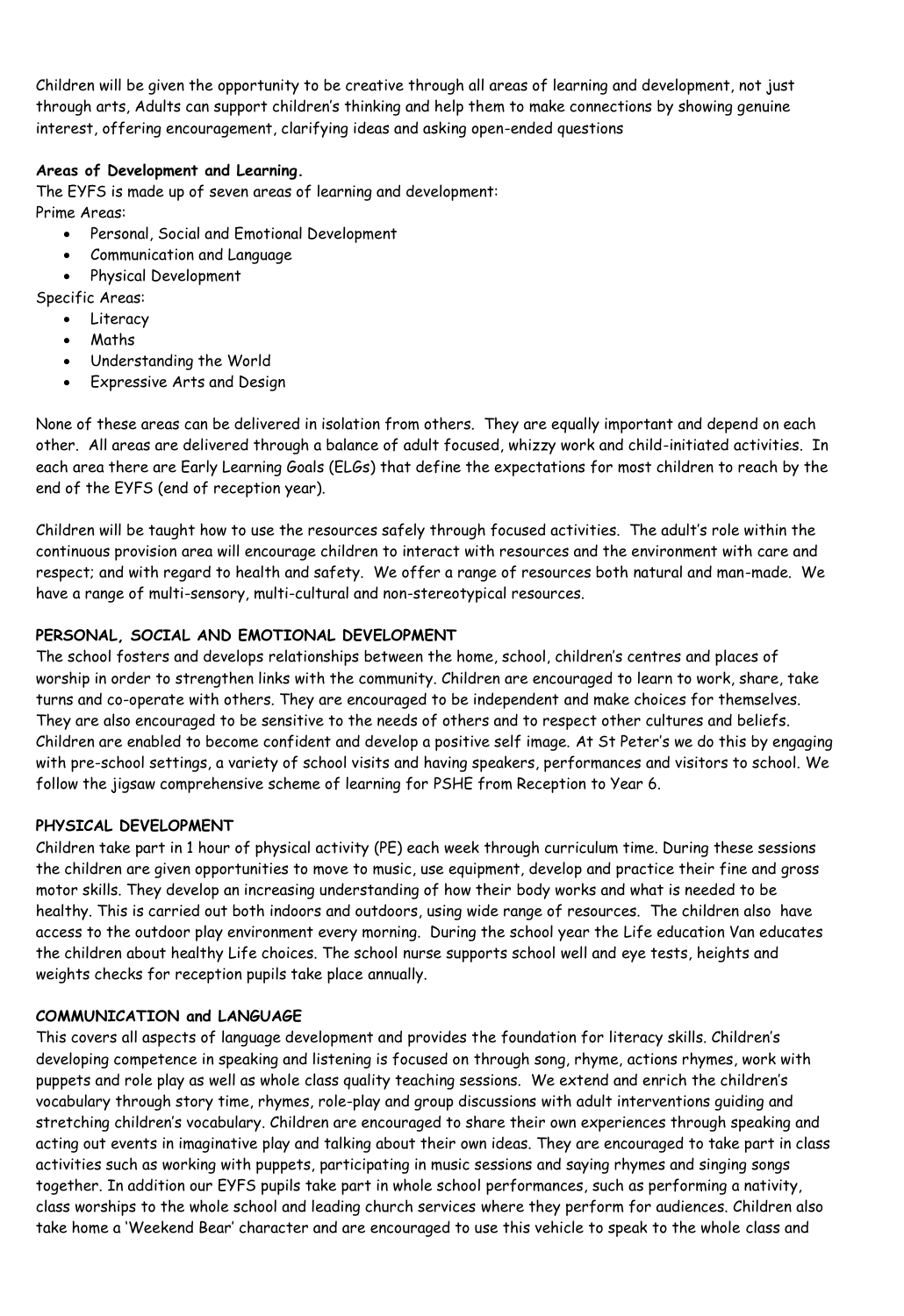answer relevant questions. Through all these activities our pupils quickly become confident, articulate and enthusiastic speakers.

# **LITERACY**

We have a variety of resources for the children to help develop early literacy skills. These include, role play area, outdoor learning area, jigsaws, language games, computers, phonic games, a writing area and a reading area. Children are encouraged to use the mark-making areas, indoors and outdoors, independently but they also take part in teacher-led activities. These activities include whole class shared reading, phonics sessions and small group guided reading and writing. The pre-writing work encourages correct pencil control, left/right orientation and cursive letter formation. Children have the opportunity to develop their writing skills in accordance with their age, ability and competence. We use cursive handwriting script from the outset and our pupils' handwriting progresses quickly. At St Peter's we believe reading is an important key to accessing learning and we hold a 'Helping your child to Read' meeting in the Autumn Term for all parents of YR children. We promote regular reading in school in both individual and group and story time. Rhymes and music making helps children with rhythm and rhyme and is an important element in language acquisition and developing print recognition. We teach phonics daily and support the reading process through quality first teaching in groups, whole class and individual support. We encourage children to treat books and other resources with respect and they are given daily opportunities to listen to stories read by the staff and children are listened to by an adult in school twice a week. Daily phonics sessions take place after the initial settling in period. These 20 minute sessions follow the jolly phonics and letters and sounds phonic phase schemes.

### **MATHEMATICS**

We aim for children to achieve mathematical understanding and a firm foundation for mathematics through practical activities and using and understanding language in the development of simple mathematical ideas. Prenumber work is covered through nursery rhymes and number activities. Children are given the opportunity to learn about number, shape, space, position, pattern and measurement. Towards the end of the Foundation stage children start learning to tell the time starting with the hour and half hour and are given opportunities to learn about money and simple calculations. They begin to formally record their mathematical knowledge. We ensure the children understand quantity and patterns in numbers, ordinal numbers and shape names and features. Mathematical vocabulary is specifically taught to ensure the children can access work in the National Curriculum as they progress into Year 1.

### **UNDERSTANDING THE WORLD**

In this area we aim to encourage awe and wonder of the world, discovery and exploration and intrigue. All children are given opportunities to solve problems, investigate, and make decisions and experiment. They will learn about living things, their environment, the world around them and the people who are important in their lives. We aim to help the children to recognise that a range of technology is used in homes and schools and give those opportunities to develop computing skills and to work with and use modern technology such as ipads and laptops, controllable toys and the interactive whiteboard. Educational visits and visitors to school support children's learning in this area and the topics the children are taught help to foster their interest and motivation to learn.

### **EXPRESSIVE ARTS AND DESIGN**

We provide opportunities for all children to explore and share their thoughts, ideas and feelings through a variety of art, design, technology, music, drama, movement, dance and imaginative play activities. Children are given opportunities to make paintings, drawings, collages, models and use basic musical instruments. Children also learn new songs and rhymes and enjoy singing them with each other. Colour recognition is taught, naming colours, mixing paints, sorting and matching. At various times during the year children are given the opportunity to participate in school productions and class/whole school worship.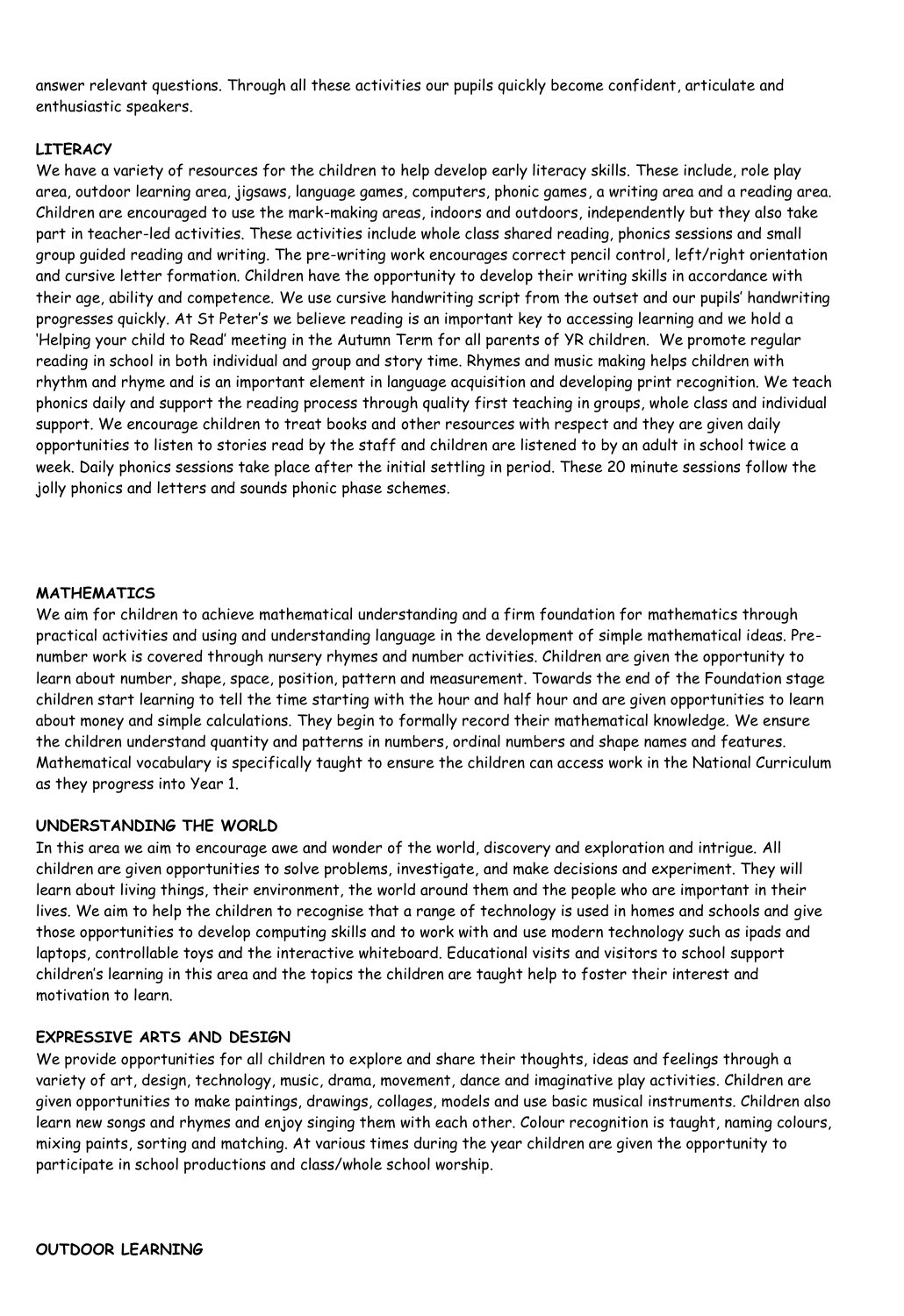We have outside learning spaces which children have access to each day. These are secure areas and can be accessed from the classroom. The outside area is an extension of the classroom and there is a variety of engaging resources to facilitate and support learning. In this area, EYFS staff provide planned activities for children as well as giving opportunities for them to make their own choices. School trips enhance outdoor learning opportunities and the EYFS staff build on these opportunities and link them to the children's learning.

# **ASSESSMENT IN FOUNDATION STAGE**

Ongoing assessment is an essential aspect of the effective running of the EYFS. Regular, planned and focused assessments are made of children's learning and individual needs. A record of each child's progress in all areas of their learning is kept by retaining and filing their assessment data. Regular reports to the School Leadership team ensure accountability and transparency, setting high targets for pupil attainment and progress.

The main EYFS assessment method is through practitioners' observations of children in different teaching and learning contexts, including both adult focused activities and child initiated play. Observations take place on a daily basis (both formally and informally). Practitioners make time to carry out planned observations of individuals and groups of children regularly. They also make spontaneous observations in order to capture significant moments of children's learning. Observations are recorded in different formats (e.g. narrative style, whole class grids, photographs, 2 build a profile app). All practitioners are involved in observing children. Practitioners use observations to support their developing knowledge of individual children. It informs them of children's abilities, needs, interests, play schemas and learning styles. Observations are evaluated, children's learning priorities are identified and relevant learning opportunities are planned to support children to make the next steps and progress.

Other methods of assessing children in the EYFS setting include engaging alongside children in their play, annotation of children's written work and talking with children about their task or play.

Learning Journeys record children's progress over the academic year in all Areas of Learning and Development of the EYFS framework. Samples of children's work are gathered, along with photographic evidence and observations.

There is continuous monitoring and assessment of each child's development. A Baseline assessment is carried out using the CEM Base during the children's first six weeks upon entering the setting. The Early Years Foundation Stage Profile (2012) is updated half termly to track individual progress, and the data from this is inputted into SIMs. At the end of the year it provides a summary of every child's development and learning achievements.

# **PHOTOGRAPHS/VIDEOS**

At the beginning of the year parents/carers are asked to give permission for their child to be photographed/videoed during their time at school. We use these images in the classroom, on displays, in the children's individual record books and on the school website (Children who are 'looked after' will not have their photograph put on the website or any public flyers etc)

### **SAFEGUARDING CHILDREN**

The school takes its child protection responsibilities very seriously. Any concerns, which the school has, will be noted and, if deemed necessary, will be reported to the relevant agency. The safety of the child is always of paramount importance. The full Safeguarding Policy is available in school for parents to read if they wish.

### **EQUALITIES and DISABILITIES**

All pupils in this school are entitled to a broad, balanced and relevant curriculum regardless of ability, gender, race and social circumstances. Both gifted, talented and able children and those with special educational needs are considered and the curriculum adapted to suit all levels of ability. We have a Equal Opportunities policy available at school.

### **SPECIAL EDUCATIONAL NEEDS**

Care is taken to assess the needs of each child from Foundation Stage onwards. Should a child have any special need the parent will be informed at an early stage. Group and individual help is provided within the school where possible. We have links with various agencies and when necessary their involvement may be required to support